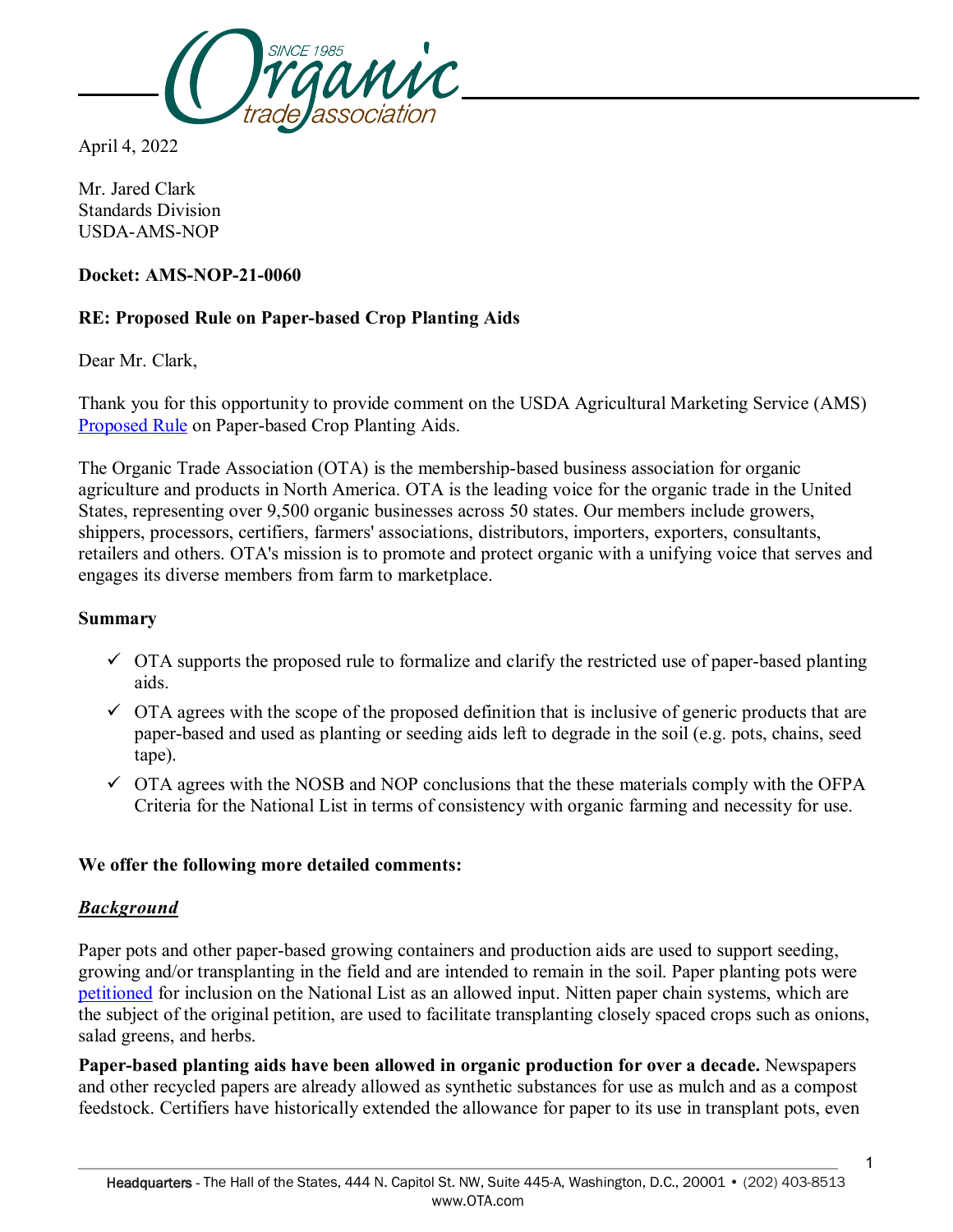

though paper isn't specifically on the National List for this use. NOP has authorized continued use of these materials while NOSB completes its deliberation.

**NOSB's deliberation extended over several years and reflects extensive stakeholder comments and technical information.** Three discussion documents in fall 2018, spring 2019, and fall 2019, followed by three proposals in spring 2020, fall 2020, and spring 2021 were presented by the Crops Subcommittee to the public for comments. A [Technical Report](https://www.ams.usda.gov/sites/default/files/media/PaperTRFinal7262019.pdf) was commissioned in 2019 to provide information about the range of synthetic fibers and adhesives used in these types of paper-based crop planting aids. The Board carefully sought to distinguish between synthetic paper fibers and synthetic fibers that are not strictly paper, also whether such fibers are biobased and/or biodegradable. Throughout the course of NOSB deliberation, the scope was expanded beyond only paper pots to include other paper-based planting aids such as seed tapes that are also incorporated into the soil. The Subcommittee worked diligently to craft an annotation that captures the detailed composition metrics of paper-based planting aids that meet the needs of organic producers and product manufacturers, while complying with Organic Food Production Act criteria for the National List.

**The** [final recommendation](https://www.ams.usda.gov/sites/default/files/media/CSPaperBasedCropPlantingAids_FinalRec.pdf) **unanimously adopted at the spring 2021 NOSB Meeting received broad support from organic stakeholders.** The Subcommittee proposed a minimum requirement for cellulosebased fiber content (no less than 60%) and a minimum requirement for biobased content (no less than 80%). These limits prevent products from being made primarily from petroleum-based or nonbiodegradable sources, while still allowing a minimal amount of synthetic fibers and adhesives needed for structure and functionality of products currently in the market. The Subcommittee also proposed restrictions on the types of materials allowed to make up the 40% of the product that is not cellulose based. The Board acknowledged that these specific percentages should be reviewed by future Boards and made more stringent as technology and materials change.

The Board's evaluation of environmental and human health impacts did not find evidence of harmful effects from the use of these paper-based planting aids. In term of necessity for production, the Subcommittee found these materials to be critical for a segment of organic growers where mechanical or hand planting is not a suitable alternatives. The Subcommittee thoughtfully customized a proposal that ensures the use of paper-based planting aids is compatible with a system of sustainable agriculture, and addresses the environmental concerns that might be associated with some types of paper. NOP agrees with the NOSB's recommendation on paper-based crop planting aids and has published this proposed rule to implement the recommendation.

# *Proposed Definition and Listing*

AMS proposes to add the following definition and listing to the NOP regulations:

### **Add to §205.2 Terms Defined:**

*Paper-based crop planting aid.* **A material that is comprised of at least 60% cellulose-based fiber by weight, including, but not limited to, pots, seed tape, and collars that are placed in or on the soil and later incorporated into the soil, excluding biodegradable mulch film. Up to 40% of the ingredients can be nonsynthetic, other permitted synthetic ingredients at § 205.601(j), or synthetic strengthening fibers, adhesives, or resins. Contains no less than 80% biobased content as verified by a qualified third-party assessment (***e.g.,* **laboratory test using ASTM D6866 or composition review by qualified personnel). Added nutrients must comply with §§ 205.105, 205.203, and 205.206.**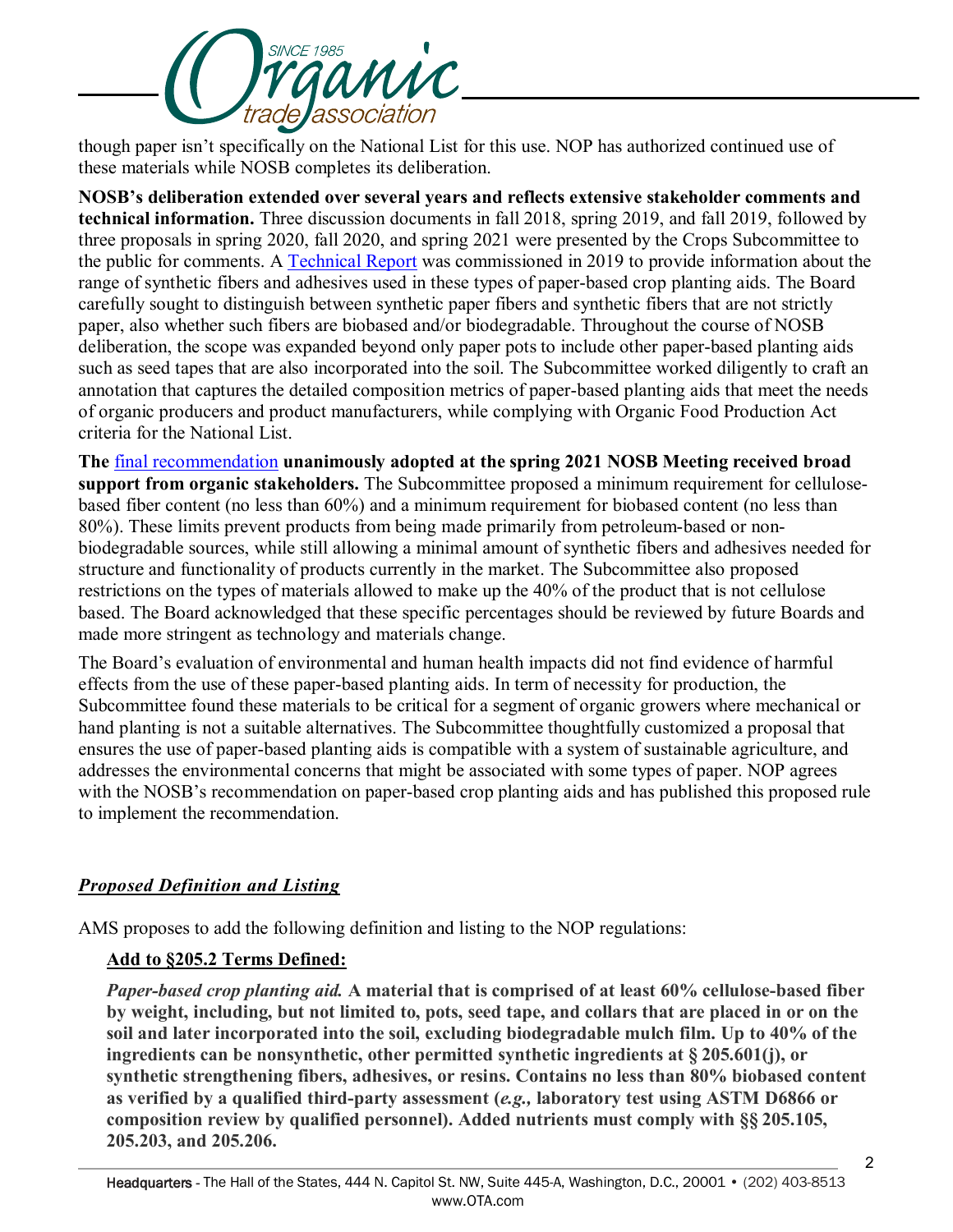

**Add to §205.601(o) Synthetic substances allowed for use in organic crop production, Production aids:**

**Paper-based crop planting aids as defined in § 205.2. Virgin or recycled paper without glossy paper or colored inks.**

## *OTA Positions*

OTA supports the proposed rule to formalize and clarify the restricted use of paper-based planting aids, and agrees with the NOSB and NOP conclusions that the these materials comply with the OFPA Criteria for the National List in terms of consistency with organic farming and necessity for use. OTA continues to support the allowance of paper to be planted in the soil when used as a planting aid because paper is already allowed for equivalent uses (mulch, compost feedstock) that have been determined by NOSB to meet OFPA criteria for synthetics on the National List. The necessity of paper-based planting aids for production has also been communicated in our previous comments and directly from other stakeholders. The use of paper chain pots and other paper-based crop planting aids has been highlighted by OTA members as a necessary part of their operation, from small to commercial scales of production, due to the absence of natural alternative products and management practices that would achieve the equivalent level of efficiency (of time and labor), quality (of crops produced), and waste reduction (of plastic trays, for example).

OTA agrees with the scope of the proposed definition that is inclusive of generic products that are paperbased and used as planting or seeding aids left to degrade in the soil (e.g. pots, chains, seed tape). This is an appropriate balance of scope, and is consistent with OTA's previous comments that encouraged a scope of review that would make efficient use of NOSB's efforts to review the existing variety of paperbased planting aids that share these key common characteristics of being paper-based, used as planting or seeding aids, and were are left to degrade in the soil.

AMS has asked for feedback on the interpretation of "qualified personnel" as used in the proposed definition. We interpret this to be a certifier or material review organization that is accredited or authorized to review and approve materials as compliance with the USDA regulations, as further detailed in [NOP 3012 Interim Instruction on Material Review.](https://www.ams.usda.gov/sites/default/files/media/NOP%203012%20Material%20Review.pdf)

We also offer these minor technical comments originally presented in our NOSB Comments:

- The phrase in the definition, "other permitted synthetic ingredients at  $\S 205.601(i)$ " is unnecessary, may cause unintended confusion, and can be likely removed without compromising the intent of the Subcommittee. Material reviewers should review intended added ingredients with the relevant subsection of the National List. This is the same argument that has been made in the past about fungicides needing to be reviewed to §205.601.
- The last sentence in the definition, "Added nutrients must comply with §205.105, 205.203, and 205.206" is unnecessary, may cause unintended confusion, and can be likely removed without compromising the intent of the Subcommittee. This statement is establishing compliance of ingredients outside the defined term is inappropriate for definitions section of the regulations and is better suited for a National List annotation. Furthermore, it is unnecessary for every individual